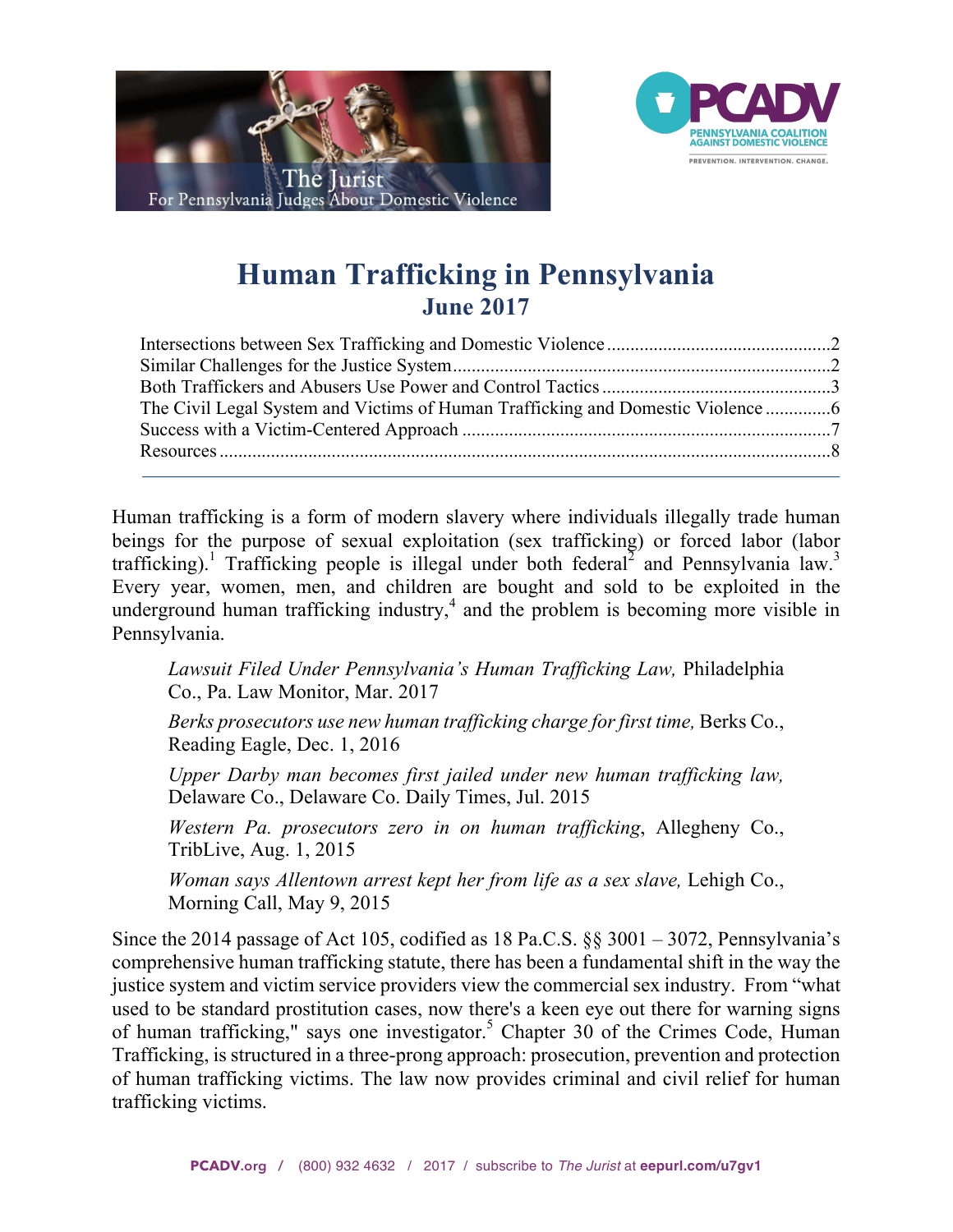# <span id="page-1-0"></span>**Intersections between Sex Trafficking and Domestic Violence**

# **Intimate Partner Traffickers**

One common form of initiation into human trafficking, especially sex trafficking, is seduction by an intimate partner.<sup>6</sup> Traffickers learn that the best way to recruit vulnerable women and girls into prostitution is through false romance.<sup>7</sup> They use the pretense of a relationship as an opportunity to groom the girls and women for sexual servitude and to see how far a victim is willing to take their love for them.<sup>8</sup> Sometimes they even marry them. Like domestic abusers, they use emotional abuse to break down the victim's self-image and remake them as a possession. In these cases, individuals are often victims long before they are aware of what is happening to them. In *Human Trafficking: A Primer for Judges*, the author emphasizes that abusers use the intimate relationship to exploit their partners:

Especially in cases of sex trafficking, traffickers and intimate-partner abusers are often one and the same. In fact, sex trafficking is often an extreme form of intimate-partner violence in which traffickers are pimps and batterers rolled into  $one<sup>9</sup>$ 

### **Relatives as Traffickers**

Victims can also be exploited by parents, siblings, and other close relatives.<sup>10</sup> Sex trafficking often begins during childhood and adolescence.<sup>11</sup> When victims are introduced to exploitation by someone in their household, it is often the child's caregiver.<sup>12</sup> Traffickers may exploit intimate partners or family members and use the funds to pay bills or support an addiction.

# **Similar Challenges for the Justice System**

Sex trafficking and domestic violence present the following fundamentally similar challenges for the justice system:

- There is no typical victim of human trafficking or of domestic violence, making it difficult to identify victims. Victims of human trafficking come from all racial, gender, age, and educational backgrounds. Traffickers can present as spouses, partners, parents and other relatives, and like abusive partners, deflect blame onto their victims.
- Traffickers virtually control their victims' lives, with the goal of coercing or manipulating victims into criminal acts. The reality is that, still, more victims are prosecuted for crimes resulting from their victimization than are traffickers under federal and state anti-trafficking laws.<sup>13</sup> Common charges include prostitution, possession of a controlled substance, providing false identification to law enforcement, obstruction of highways, disorderly conduct, and criminal trespass.<sup>14</sup>
- Civil courts may not recognize that a defendant is a sex trafficking victim or a domestic violence victim. Victims can become enmeshed in issues such as immigration status and domestic relations that can penalize them in ways that echo the threats of the abusers: with loss of their children and deportation.<sup>15</sup>
- It is difficult to prosecute the traffickers without the victim's testimony. Victims of domestic violence and trafficking often have been taught that no one will believe them and that they should fear authorities more than their abusers.<sup>16</sup>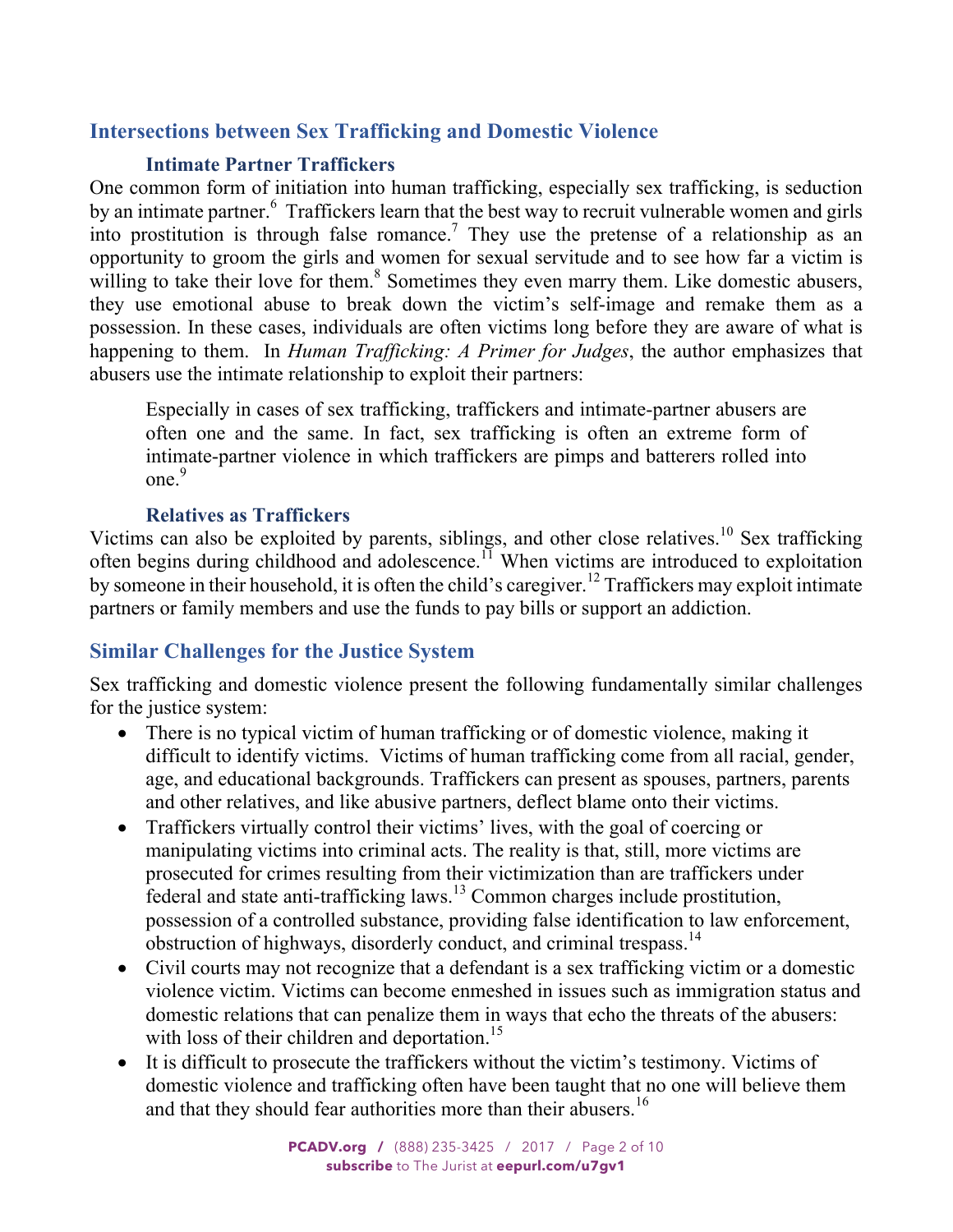<span id="page-2-0"></span>The fundamental shift in law enforcement, court, and victim services toward human trafficking parallels the shift over the past 40 years toward domestic violence. The victim is the key. As the authors of a Department of Justice-funded study summarized:

> [M]erely recognizing the signs of human trafficking isn't enough to put a perpetrator in prison. Police and federal agents must work to accommodate the victims' issues, which might involve distrust of law enforcement, fear of retaliation, language barriers, addiction and homelessness. "In these cases, your evidence is a human being," [said] an investigator. $]^{17}$

# **Both Traffickers and Abusers Use Power and Control Tactics**

One of the hallmarks of both intimate partner violence and human trafficking is the perpetrator's deliberate and concerted deployment of tactics of power and control against their victims.<sup>18</sup> The dynamics of power and control manifest themselves in some of the following ways in both domestic violence and human trafficking cases.

### **Physical Abuse**

Physical abuse in human trafficking takes on the same forms that it does in domestic violence. Shoving, hitting, punching, strangulation, forcing pregnancy termination, as well as inducing drug and alcohol addiction are some of the ways in which physical abuse manifests itself.<sup>19</sup>

### **Sexual Abuse**

Batterers often use rape and prostitution as a means of punishment or control.<sup>20</sup> Traffickers can force victims to have sex multiple times a day with strangers or friends for the trafficker's financial benefit.<sup>21</sup> Over time, sexual violence and selling sex seem normal to the victim.<sup>22</sup>

# **Intimidation, Threats and Coercion**

To indoctrinate and control victims, traffickers often replicate a family structure with themselves as the head.<sup>23</sup> They may instruct victims to call them "daddy" and their fellow victims "wife-inlaws." Violence and verbal abuse are justified as the patriarch's prerogative so that they can discipline disobedient "spouses" and "children." Traffickers have even forced their victims to marry them. Traffickers also exploit feelings of loyalty between victims in the "family."

Perpetrators of domestic violence and traffickers often threaten to hurt the victim or their children and family if they don't do as ordered.<sup>24</sup> They also threaten to report them to the police or immigration or shame them to their home communities, particularly if they are engaging in prostitution or crimes. $^{25}$ 

Pennsylvania statistics bear out that the Commonwealth is not immune from human trafficking. In 2016 alone, the National Human Trafficking Hotline identified 152 Pennsylvania victims of trafficking: 109 sex trafficking, 25 labor trafficking, 6 both, and 12 unspecified. The hotline received 580 substantive calls about Pennsylvania trafficking – the 12<sup>th</sup> highest call volume of all 50 states and Washington, D.C. (Source: Pennsylvania State Report: Jan-Dec. 2016, http://humantraffickinghotline.org/sites/default/files/2016 State Report -Pennsylvania\_0.pdf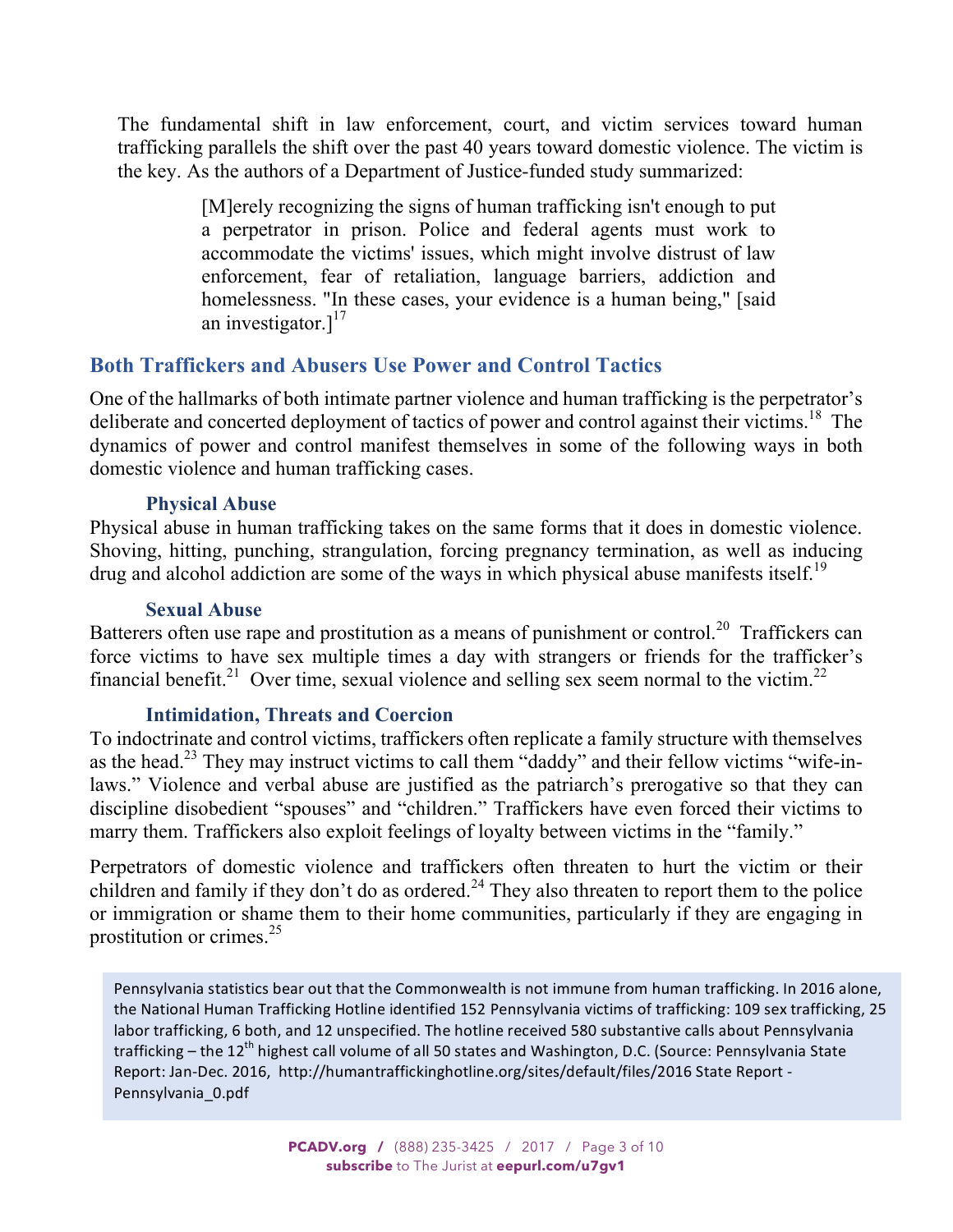It is important to note that such coercive control eventually achieves the same quick compliance from both domestic violence and trafficking victims as physical violence. *A Primer for Judges* explains:

Like victims of domestic violence, trafficking victims are often hypervigilant and anxiously watch their abusers for signs of anger and aggression. Once traffickers have obtained physical and psychological dominance over their victims, they rarely need to resort to force; an expression of annoyance or gesture of disapproval will often suffice

### **Addiction**

There is also a high correlation between the sexual exploitation and drug abuse. Traffickers are known to get their victims addicted to drugs to maintain power and control over them.<sup>26</sup> By doing so, traffickers receive several benefits – as drug suppliers, they become even more indispensable to their victims and also ensure that the victim needs additional money to obtain drugs. Working to pay for drugs plunges the victim into debt bondage that they can't repay. Domestic violence victims may "self-medicate" with alcohol or drugs as a mental escape from the abuse. Abusers can use these addictions to foster dependence.

### **Emotional Abuse**

Emotional abuse can take many different forms but often starts out slowly and sporadically and then escalates over time. Emotional abuse includes humiliating a victim in front of others, name calling, convincing the victim the trafficker/intimate partner is the only one who cares about them and blaming the victim for the situation. *A Primer for Judges* describes how batterers and traffickers manipulate victims through self-blame:

Just like batterers, traffickers humiliate their victims while simultaneously shifting responsibility for their humiliation onto them. As a consequence, rather than blaming their abusers and exploiters, victims often blame themselves.<sup>27</sup>

# **Isolation**

A trafficker intensifies control over victims by isolating them, just as domestic abusers isolate their victims from anyone who might challenge the victim's self-image or provide help.<sup>28</sup> Victims are often kept confined, moved to different locations frequently, $^{29}$  not allowed to learn English or go to school, and denied access to children, family and friends.<sup>30</sup>

### **Economic Abuse**

Forbidding a spouse or intimate partner from working, or forcing them to work and confiscating their wages, are common forms of abuse for perpetrators of domestic violence. For human trafficking, economic abuse – the trafficker's financial gain – is at its core. In addition to confiscating money earned from prostitution, the trafficker often finds other ways to economically control the victim, such as charging for expenses they've "incurred" such as drugs, food and housing.<sup>31</sup> The human trafficking statute calls this "debt" coercion $^{32}$ 

Identifying Victims of Human Trafficking Fact Sheet 

**https://www.acf.hhs.gov/ sites/default/files/orr/fact [\\_sheet\\_identifying\\_victims](https://www.acf.hhs.gov/sites/default/files/orr/fact_sheet_identifying_victims_of_human_trafficking.pdf) \_of\_human\_trafficking.pdf**

National Human Trafficking Resource Center 1.888.3737.888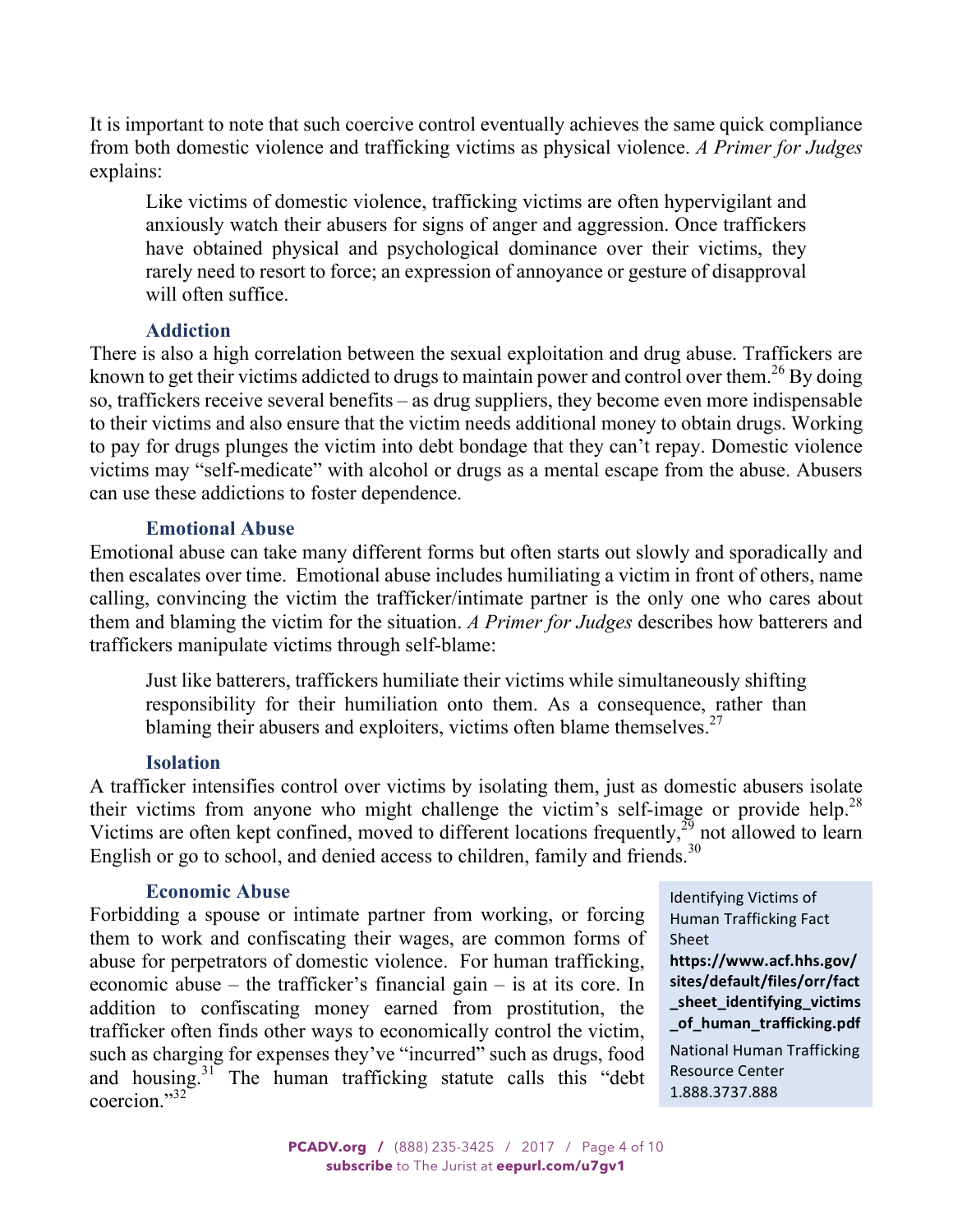rains domestic w

EXAMPLE TRANSFORM TRANSFORM INTERNAST CONTROL INTERNAST AND CONTROL INTERNAST AND CONTROL INTERNAST AND CONTROL INTERNAST AND CONTROL INTERNAST AND CONTROL INTERNAST AND CONTROL INTERNAST AND CONTROL INTERNAST AND CONTROL

This wheel was adapted from the Domestic Abuse Intervention Project's Duluth Model Power and Control Wheel, available at www.theduluthmodel.org

Polaris Project | P.O. Box 53315, Washington, DC 20009 | Tel: 202.745.1001 | www.PolarisProject.org | Info@PolarisProject.org

© Copyright Polaris Project, 2010. All Rights Reserved.

This publication was made possible in part through Grant Number 90XR0012/02 from the Anti-Trafficking in Persons Division, Office of Refugee Resettlement, U.S. Department of Health and Human Services (HHS). Its contents are solely the responsibility of the authors and do not necessarily represent the official views of the Anti-Trafficking in Persons Division, Office of Refugee Resettlement, or HHS.

> .<br>PCADV.org / **235-3425 / 235-3425 / 2017 / Page 5 of 10 subscribe** to The Jurist at **<eepurl.com/u7gv1>**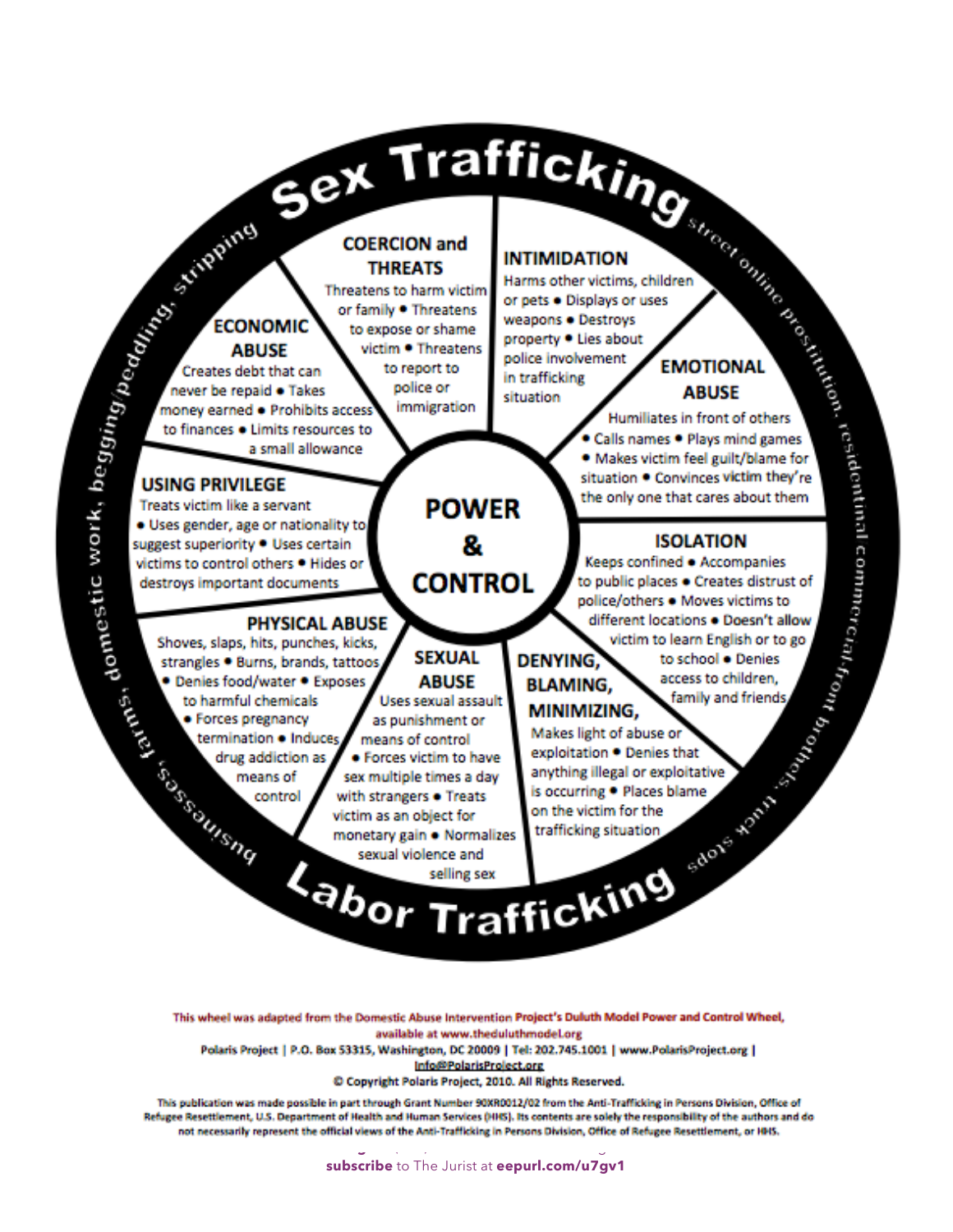# <span id="page-5-0"></span>**The Civil Legal System and Victims of Human Trafficking and Domestic Violence**

It is critical for justice system professionals to seek out training and resources that will help them to recognize patterns and ask the right questions to liberate rather than penalize trafficking victims who are also victims of domestic violence in civil proceedings. There are a variety of civil matters which require victims to interact with the justice system, such as in protection order, dependency, and custody matters. If a trafficked or abused defendant's victimization is not understood by the court, there is a potential for re-victimization.

Criminal charges have a direct impact on civil matters. Arresting and jailing victims in an attempt to get them "off the streets" can cause life-long emotional, legal and financial damage that impedes their recovery. Victims face not only incarceration, but loss of custody of their children, criminal records, and other penalties that destroy their ability to rebuild independent, violencefree lives. Courts must remember that the trafficker, not the victim, is directly responsible for perceived or real deficiencies in the victim's ability to care for themselves and their children.

### **Protection from Abuse**

Because many victims of human trafficking have an intimate relationship with their traffickers, they may seek a Protection From Abuse (PFA) order to utilize the court's authority to escape a life of abuse and mistreatment. However, because the abuse suffered in cases of domestic violence and human trafficking are similar, it is difficult to identify the cases of human trafficking that intersect with domestic violence.

The specialized needs of victims of human trafficking can therefore be overlooked in PFA cases. While victims of exploitation by an intimate partner benefit from the standard protections provided by a PFA order, the PFA Act also provides the courts with broad discretion to fashion an order containing any appropriate relief for a victim. Given the unique needs of domestic violence victims of human trafficking, the courts can use their discretion to create orders containing provisions that will meet the diverse needs of sex trafficking victims.

### **Dependency Proceedings**

In many abusive and trafficking "families," children are virtual hostages used to control the victim parent's behavior. When courts don't identify human trafficking or domestic violence victims, they often remove children from the victim parent based on evidence of lack of care, criminal behavior, or other factors. Such dependency decisions are made in the perceived best interest of the child.

While dependency proceedings are devastating for most families, victims of domestic violence and human trafficking particularly fear dependency proceedings. Their fear is grounded in the repeated, abusive and controlling threats of both traffickers and abusers that they will deny access to their children. This fear transfers to dependency proceedings, where victims face restrictions on the frequency and duration of visits with their children. In addition, when a finding of dependency is made, victims fear that their children will be placed in the trafficker's care.

Courts use the factors in 42 Pa.C.S. § 6302 to determine whether to declare children dependent. Victims of human trafficking are particularly vulnerable to losing their children based upon the lack of "proper parental care" evidenced by "conduct by the parent" including evidence of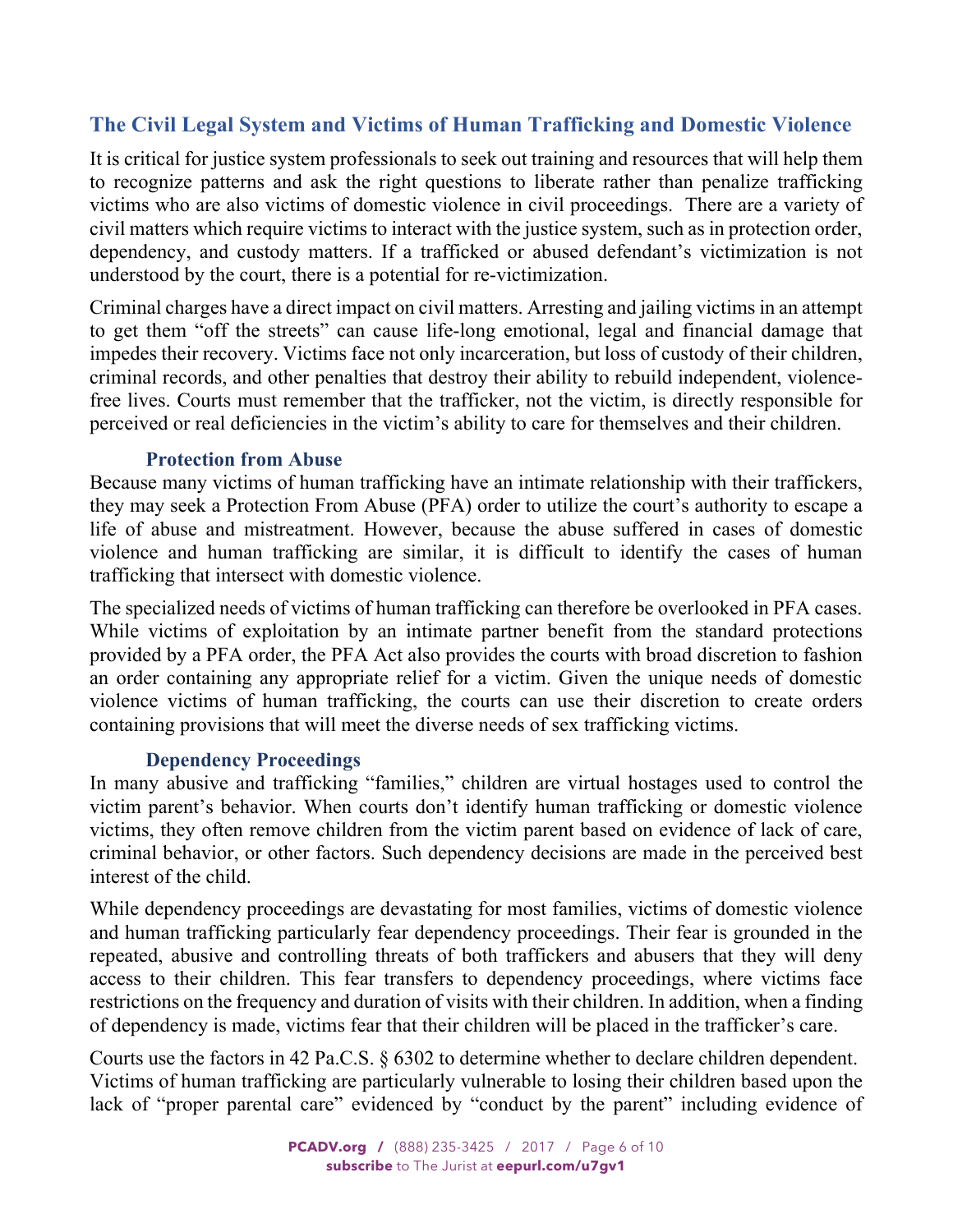<span id="page-6-0"></span>substance abuse or poor morals. In reality, many victims of human trafficking are not provided proper shelter and cannot carry the required insurance coverage for themselves and their children. In addition, many victims cannot adequately provide supervision to their children because their trafficker chooses their work schedule. Victims may be required to work long hours, oftentimes throughout the night, such that victims must leave their children in the care of the trafficker while they perform involuntary sexual servitude.

### **Custody Proceedings**

Victims of human trafficking and domestic violence face similar challenges in custody proceedings. When determining a proper award of custody, Pennsylvania courts may consider any relevant factor that assists the court when deciding what is in the best interests of the child.<sup>33</sup> Many of the factors place victims at a disadvantage in comparison to their traffickers/abusers who often have more resources, a better support system, and may have a better relationship with the child. Many victims of human trafficking are also negatively impacted in custody proceedings as a result of their drug and criminal history.

The court is required to consider certain criminal convictions, including prostitution, to determine whether a party's conduct poses a threat of harm to the child before they make their decision.<sup>34</sup> Although traffickers, who may be the other parent in a custody proceeding, can also be convicted of promoting prostitution, victims of human trafficking are charged and convicted of the crime of prostitution at much higher rates than traffickers.<sup>35</sup> Unfortunately, in many instances victims do not testify against their abusers and inform the court about the trafficker's involvement in prostitution due to fear of retaliation caused by longstanding threats. In contrast, traffickers frequently bring up convictions for prostitution in an attempt to further cast a negative light on a victim's ability to parent.

# **Success with a Victim-Centered Approach**

Both human trafficking and domestic violence require a victim-centered approach. When prosecutors were interviewed about successes in human trafficking cases, they agreed:

[V]ictims were put at the center of these cases because of their importance to the prosecution. In fact, for several prosecutors, victim cooperation was seen as essential to the success of the prosecution; perhaps the one consistent finding across all prosecutors, federal, state, or local.<sup>36</sup>

Domestic violence laws have helped abuse victims get help to become self-sufficient, but for trafficking victims, the necessary infrastructure of supportive services is not yet well-developed. The network of anti-trafficking organizations is growing, while domestic and sexual violence service providers are trying to adapt their services and approach to trafficking victims. Law enforcement, courts and prosecutors are learning that supportive approaches to victims of trafficking – approaches that make them feel safe, build trust and connections, and offer individual options – are keys to successful cases against traffickers.<sup>37</sup>

PCADV provides resources to assist courts, STOP teams and law enforcement to plan for ways to work toward safety and independence for these victims. Contact our legal department at 888-235-3425.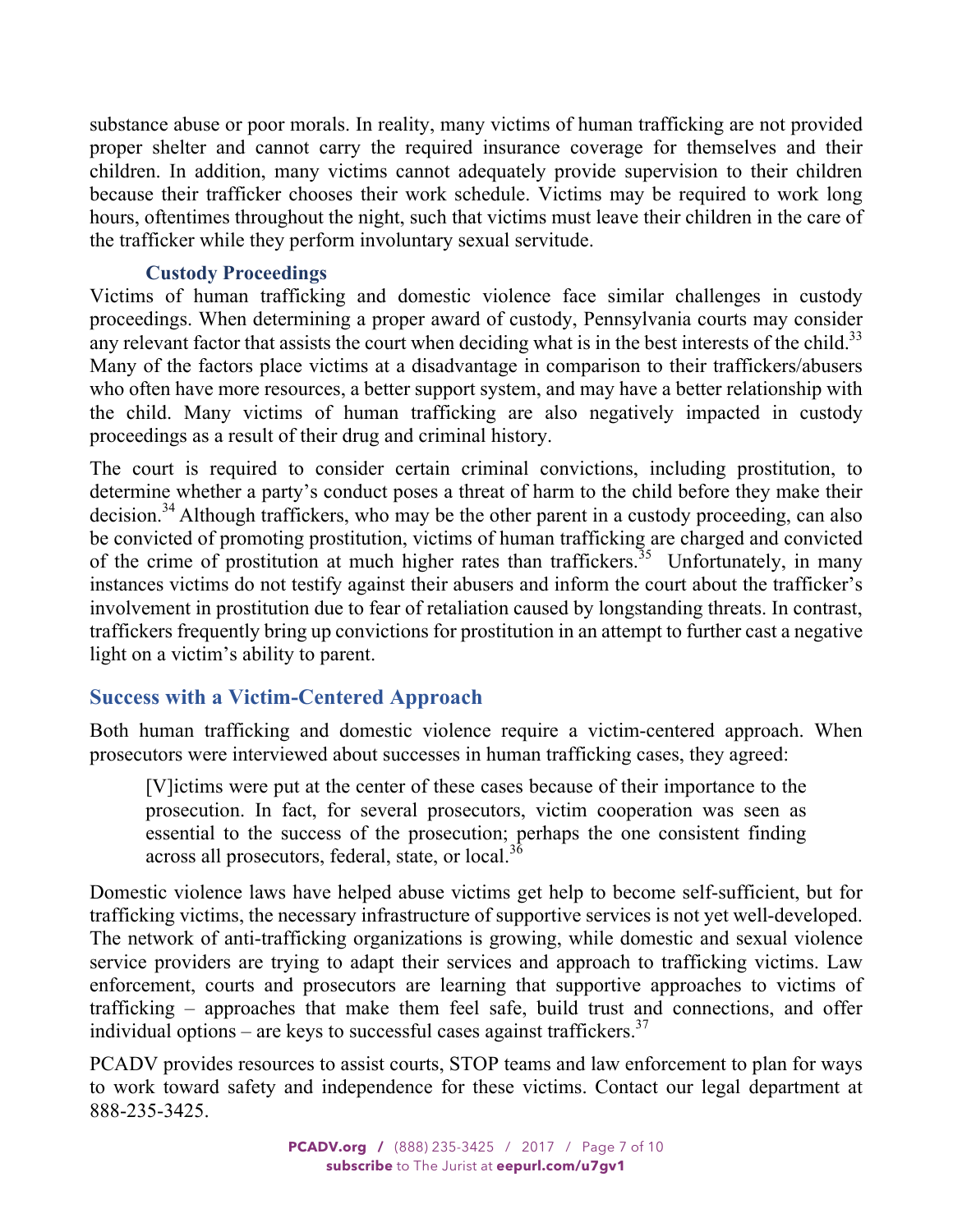### **Resources**

<span id="page-7-0"></span>**Report on Commercial Sexual Exploitation in Pennsylvania**, Villanova University Charles Widger Law School: The Institute to Address Commercial Sexual Exploitation, <http://cseinstitute.org/wp-content/uploads/2016/11/CSE-Institute-Report-on-CSE-in-Pennsylvania.pdf>

**Polaris Project: The Typology of Modern Slavery,** <http://polarisproject.org/typology-report>

**[Pennsylvania Organizations Working Against Human Trafficking,](http://cseinstitute.org/wp-content/uploads/2016/11/CSE-Institute-Report-on-CSE-in-Pennsylvania.pdf)** http://cseinstitute.org/wpcontent/uploads/2016/11/CSE-Institute-Report-on-CSE-in-Pennsylvania.pdf

### **The Human Trafficking Power and Control Wheel,**

h[ttps://humantraffickinghotline.org/resources/human-trafficking-power-and-control-wheel](https://humantraffickinghotline.org/resources/human-trafficking-power-and-control-wheel)

**National Human Trafficking Hotline Data Report**: Pennsylvania State Report: 1/1/2016 – 12/31/2016, [http://humantraffickinghotline.org/sites/default/files/2016%20State%20Report%20-](http://humantraffickinghotline.org/sites/default/files/2016%20State%20Report%20-%20Pennsylvania_0.pdf) %20Pennsylvania\_0.pdf

### **Articles for Judges, Prosecutors, and Law Enforcement**

**Responding to Intimidation in Human Trafficking Cases**, Aequitas, <http://www.aequitasresource.org/trainingDetail.cfm?id=101>

**Prostitution and Human Trafficking: A Paradigm Shift,** FBI Law Enforcement Bulletin, (2013), https://leb.fbi.gov/2013/march/prostitution-and-human-trafficking-a-paradigm-shift

**The Crime of Human Trafficking: A Law Enforcement Guide to Identification and Investigation,** [International Association of Chiefs of Po](http://www.theiacp.org/portals/0/pdfs/CompleteHTGuide.pdf)lice, http://www.theiacp.org/ViewResult?SearchID=969

**Human Trafficking and Domestic Violence: A Primer for Judges,** The Judges Journal, American Bar Association (2013);

[http://www.americanbar.org/publications/judges\\_journal/2013/winter/human\\_trafficking\\_and\\_domest](http://www.americanbar.org/publications/judges_journal/2013/winter/human_trafficking_and_domestic_violence_a_primer_for_judges.html) ic\_violence\_a\_primer\_for\_judges.html

# **Human Trafficking and Domestic Violence: A Legal Perspective, Webinar – Recorded June 6, 2017 http://www.pcadv.org/Training/Webinars/**

Explor[e the fundamental shift in the way the justice system and victim service providers view](http://www.pcadv.org/Training/Webinars/) the commercial sex industry. From "what used to be standard prostitution cases, now there's a keen eye out there for warning signs of human trafficking," says one investigator. Learn about relevant federal and state laws, identify the intersection between domestic violence and sex trafficking, and understand why victims of sex trafficking don't always identify themselves as domestic violence victims and that the psychological and trauma bonds with their trafficker are fundamental obstacles. Join Shea M. Rhodes, Esq., the statewide legal expert on Pennsylvania laws related to sex trafficking and commercial sexual exploitation and co-founder and director of the Institute to Address Commercial Sexual Exploitation (CSE Institute) at Villanova University Charles Widger School of Law.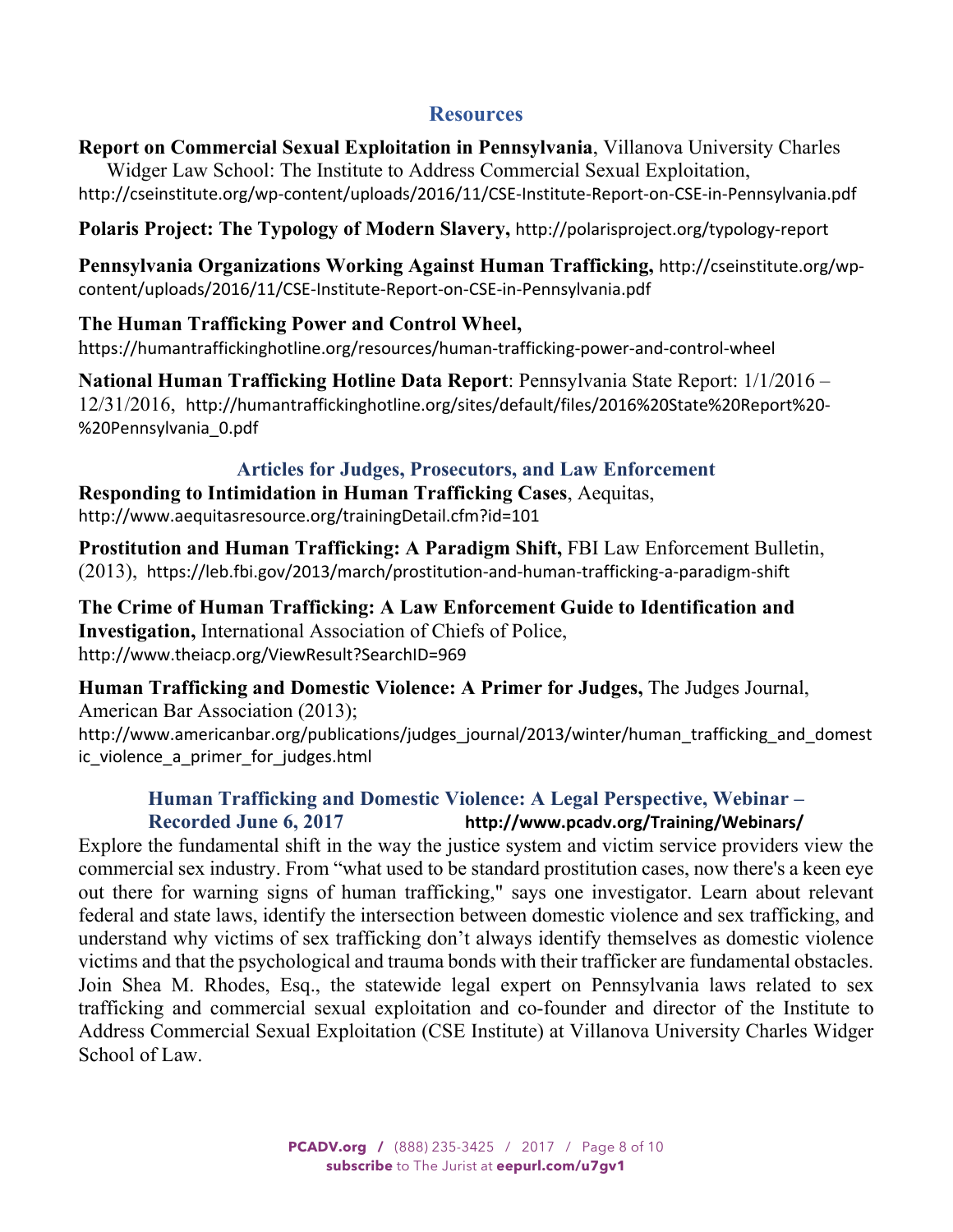### *Endnotes*

 $\overline{a}$ 

<sup>1</sup> Human trafficking refers to both sex trafficking, also referred to as commercial sexual exploitation, and labor trafficking. For the purposes of this *Jurist*, human trafficking is referring to sex trafficking only.

 $^{2}$  18 U.S.C. § 1591.

3 18 U.S.C. § 1591, 18 Pa. C.S. §§ 3001–3072.

4 See, Dorchen A. Leidholdt, *Human Trafficking and Domestic Violence: A Primer for Judges*, 52 THE JUDGES JOURNAL, American Bar Association (2013) [hereinafter referred to as *ABA Primer*]; available at

**[http://www.americanbar.org/publications/judges\\_journal/2013/winter/human\\_trafficking\\_and\\_d](http://www.americanbar.org/publications/judges_journal/2013/winter/human_trafficking_and_domestic_violence_a_primer_for_judges.html) omestic\_violence\_a\_primer\_for\_judges.html**

<sup>5</sup> *Woman says Allentown arrest kept her from life as a sex slave*, THE MORNING CALL, May 11, 2015, **<http://www.mcall.com/news/local/mc-lehigh-valley-sex-trafficking-20150509-story.html>**

6 Polaris Project, *Sex Trafficking in the U.S.: A Closer Look at U.S. Citizen Victims,* 4 (2015), **<https://polarisproject.org/sites/default/files/us-citizen-sex-trafficking.pdf>**

<sup>7</sup> *See*, *ABA Primer, supra* note 4*;* Dank, Meredith et. al, *Estimating the Size and Structure of the Underground Commercial Sex Economy in Eight Major US Cities*, 167 (2014), available at **[http://www.urban.org/sites/default/files/publication/22376/413047-estimating-the-size-and](http://www.urban.org/sites/default/files/publication/22376/413047-estimating-the-size-and-structure-of-the-underground-commercial-sex-economy-in-eight-major-us-cities.pdf)structure-of-the-underground-commercial-sex-economy-in-eight-major-us-cities.pdf** 8

Dank, *supra* note 7 at 127-8.

<sup>9</sup> *ABA Primer supra* note 4, "Traffickers or Batterers?"

10 Sex Trafficking in the U.S., *supra* note 6 at 8.

<sup>11</sup> Sex Trafficking in the U.S., *supra* note 6 at 4, "Many people have used a controversial statistic indicating that the average age of entry for girls into prostitution is 12-14. Based on available internal and external data sources, Polaris does not believe this is accurate and encourages researchers to conduct new studies on this topic. Until a more comprehensive and methodical study is completed, the trafficking field has to rely on incomplete and imperfect data drawn from small data sets."

<sup>12</sup> *Id.*, at 8.

13 According to Human Rights First, *Human Trafficking by the Numbers,* (2017), at

**<http://www.humanrightsfirst.org/resource/human-trafficking-numbers>**, "the number of prosecutions of human traffickers is alarmingly low." They document 9,661 victims over and against 663 convictions in the Western Hemisphere in 2015.

<sup>14</sup> S.B. 851 (Pa. 2015), available at

### **[http://www.legis.state.pa.us/CFDOCS/Legis/PN/Public/btCheck.cfm?txtType=PDF&sessYr=2015&s](http://www.legis.state.pa.us/CFDOCS/Legis/PN/Public/btCheck.cfm?txtType=PDF&sessYr=2015&sessInd=0&billBody=S&billTyp=B&billNbr=0851&pn=0965) essInd=0&billBody=S&billTyp=B&billNbr=0851&pn=0965**

<sup>15</sup> *See, ABA Primer, supra* note 4.

16 Heather J. Clawson et al., *Prosecuting Human Trafficking Cases: Lessons Learned and Promising Practices*, ICF International, 27 (2008).

<sup>17</sup> *Woman says Allentown arrest kept her from life as a sex slave*, THE MORNING CALL, May 11, 2015, **<http://www.mcall.com/news/local/mc-lehigh-valley-sex-trafficking-20150509-story.html>**

<sup>18</sup> *ABA Primer supra* note 4*,* "Dynamics of Power and Control."

19 The National Human Trafficking Hotline, *Human Trafficking Power and Control Wheel*, available at **<https://humantraffickinghotline.org/resources/human-trafficking-power-and-control-wheel>**